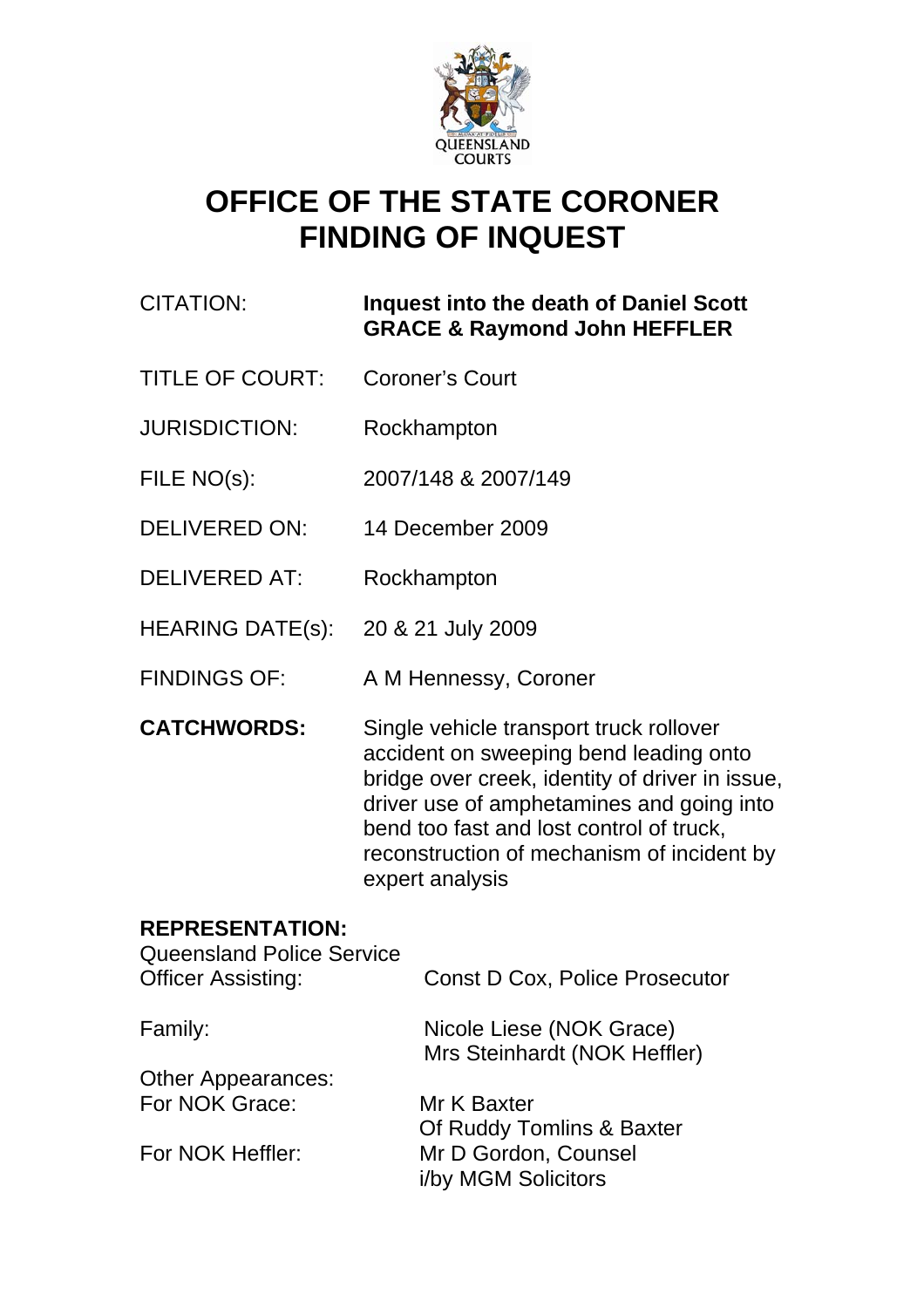These findings seek to explain, as far as possible, how the motor vehicle incident of the 4<sup>th</sup> April 2007 occurred in which Mr Grace and Mr Heffler died. As a result of the evidence in this matter, recommendations may be made regarding matters connected to the deaths with a view to improving public safety and reducing the likelihood of deaths occurring in similar circumstances in the future.

I express my sincere condolences to the family and friends of each of these gentlemen.

## *THE CORONER'S JURISDICTION*

- 1. The coronial jurisdiction was enlivened in this case due to the deaths of Mr Grace and Mr Heffler falling within the category of "*a violent or otherwise unnatural death"* under the terms of s8(3)(b) of the Act. The matter was reported to a Coroner in Rockhampton pursuant to s7(3) of the Act. A coroner has jurisdiction to investigate the death under Section 11(2), to inquire into the cause and the circumstances of a reportable death and an inquest can be held pursuant to s28.
- 2. A coroner is required under s45(2) of the Act when investigating a death, to find, if possible:
	- the identity of the deceased.
	- how, when and where the death occurred, and
	- what caused the death.
- 3. An Inquest is an inquiry into the death of a person and findings in relation to each of the matters referred to in section 24 are delivered by the Coroner. The focus of an Inquest is on discovering what happened, informing the family and the public as to how the death occurred, but not on attributing blame or liability to any particular person or entity.
- 4. The coroner also has a responsibility to examine the evidence with a view to reducing the likelihood of similar deaths. Section 46(1) of the Act, authorises a coroner to "*comment on anything connected with a death investigated at an inquest that relates to* – *(c) ways to prevent deaths from happening in similar circumstances in the future."* Further, the Act prohibits findings or comments including any statement that a person is guilty of an offence or civilly liable for something.
- 5. Due to the proceedings in a Coroner's court being by way of inquiry rather than trial, and being focused on fact finding rather than attributing guilt, the Act provides that the Court may inform itself in any appropriate way (section 37) and is not bound by the rules of evidence. The civil standard of proof, the balance of probabilities, is applied. All interested parties can be given leave to appear, examine witnesses and be heard in relation to the issues in order to ensure compliance with the rules of natural justice. In this matter, the families of Mr Grace and Mr Heffler were represented at the Inquest.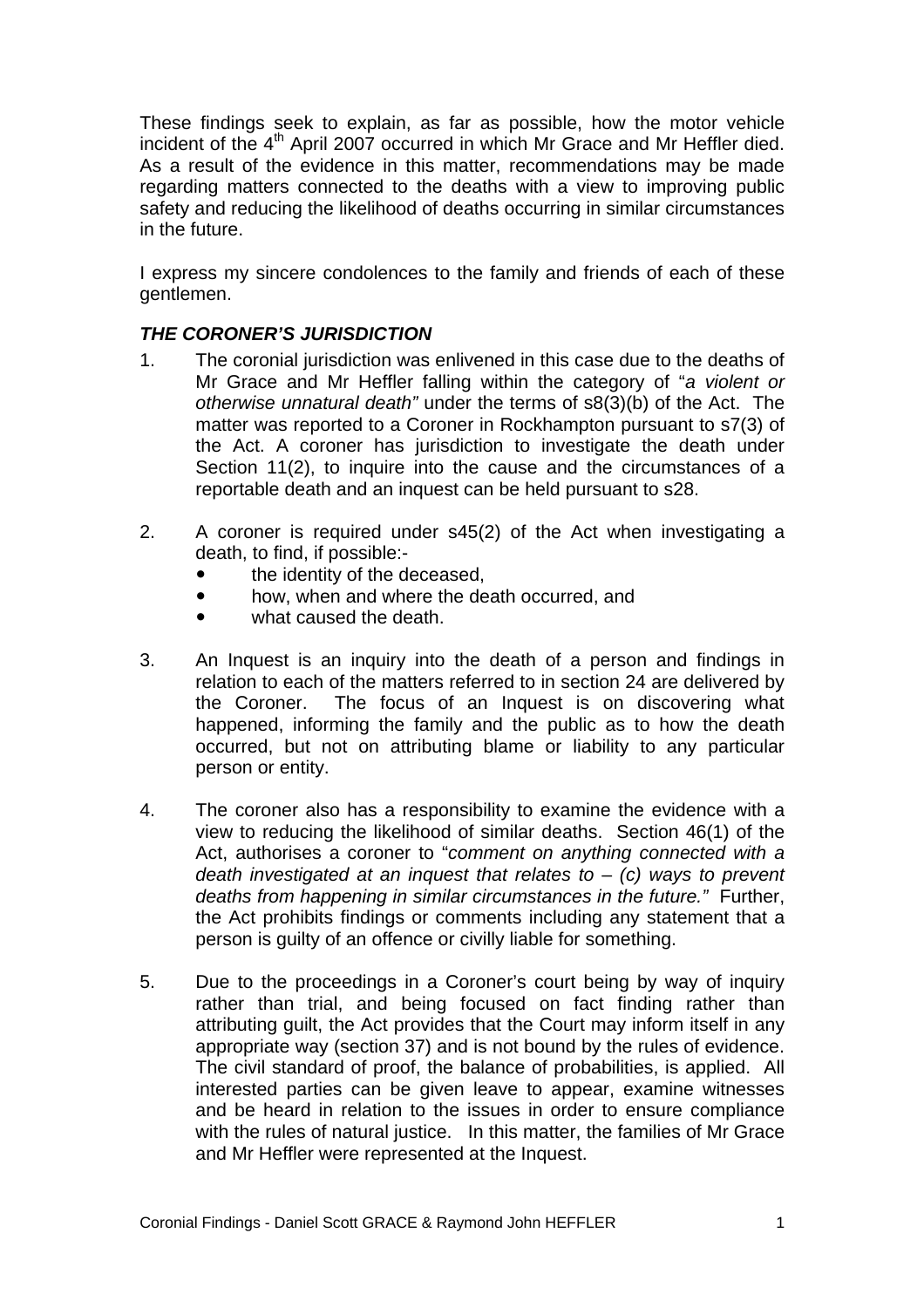6. I will summarise the evidence in this matter. All of the evidence presented during the course of the Inquest and the exhibits tendered have been considered even though some aspects of the evidence may not be specifically commented upon. I have also given full consideration to the submissions of the parties represented at the Inquest.

## *THE EVIDENCE*

- 7. On 4/4/07 at about 3.40am, Mr Grace and Mr Heffler were travelling in a 2005 Kenworth prime mover towing a single trailer along the Bruce Highway, Bajool, in a northerly direction. The truck failed to take a sweeping right hand bend at Eight Mile Creek and has collided with the bridge and fallen into the creek.
- 8. The incident was reported and Sergeant Pimm of the Gracemere Police attended the scene at about 5.10am and commenced investigations. Both Mr Grace and Mr Heffler were deceased on Police arrival. Mr Heffler was located on the roadway of the bridge, having been dragged from the prime mover during the incident. Mr Grace was found in the creek bed. Both men suffered massive injuries in the accident. Witnesses gave Mr Grace CPR until the ambulance arrived but he was unable to be saved. Substantial damage was noted to the cabin of the prime mover due to impact with the guard rail and the ground. Sgt Pimm took statements from witnesses.
- 9. Stephen Wrigley spoke to the Police at the scene. He told Police that he had been driving a truck on the Bruce Highway that night and was known to both men. He was told by another driver that Mr Heffler had collected Mr Grace at Apple Tree Creek as Mr Grace was on holidays and was headed north. Mr Wrigley had been speaking to Mr Heffler on the radio and assumed that he was driving as the radio is closest to the driver's seat. When they stopped at Gin Gin, he saw that Mr Grace was the passenger. They all chatted at the stop and all seemed well. He told Police that as they were about to leave, Mr Heffler went to get in the passenger side and Mr Grace told him to go to his own seat, they were mucking around with each other. He told Police that Mr Heffler had got into the drivers' seat as he was leaving Gin Gin and the truck had not stopped since then. He also gave a statement to this effect to the insurer's investigator. He later told Police that he thought that Mr Grace was driving due to the truck taking the wrong line into the bridge and his doubt that Mr Heffler would have made such a mistake due to his experience in that sort of truck. In his evidence at the Inquest, he stated that he had actually pulled away in his truck before either of the men actually got into the truck and so he did not see who the driver was. Their truck overtook Mr Wrigley's not far out of Gin Gin and he then followed them. Mr Wrigley received radio calls during the journey warning him of traffic conditions from Mr Grace, and, in his experience such calls are usually made by the driver. Both vehicles were travelling at about 100 km per hour approaching the bridge. He later clarified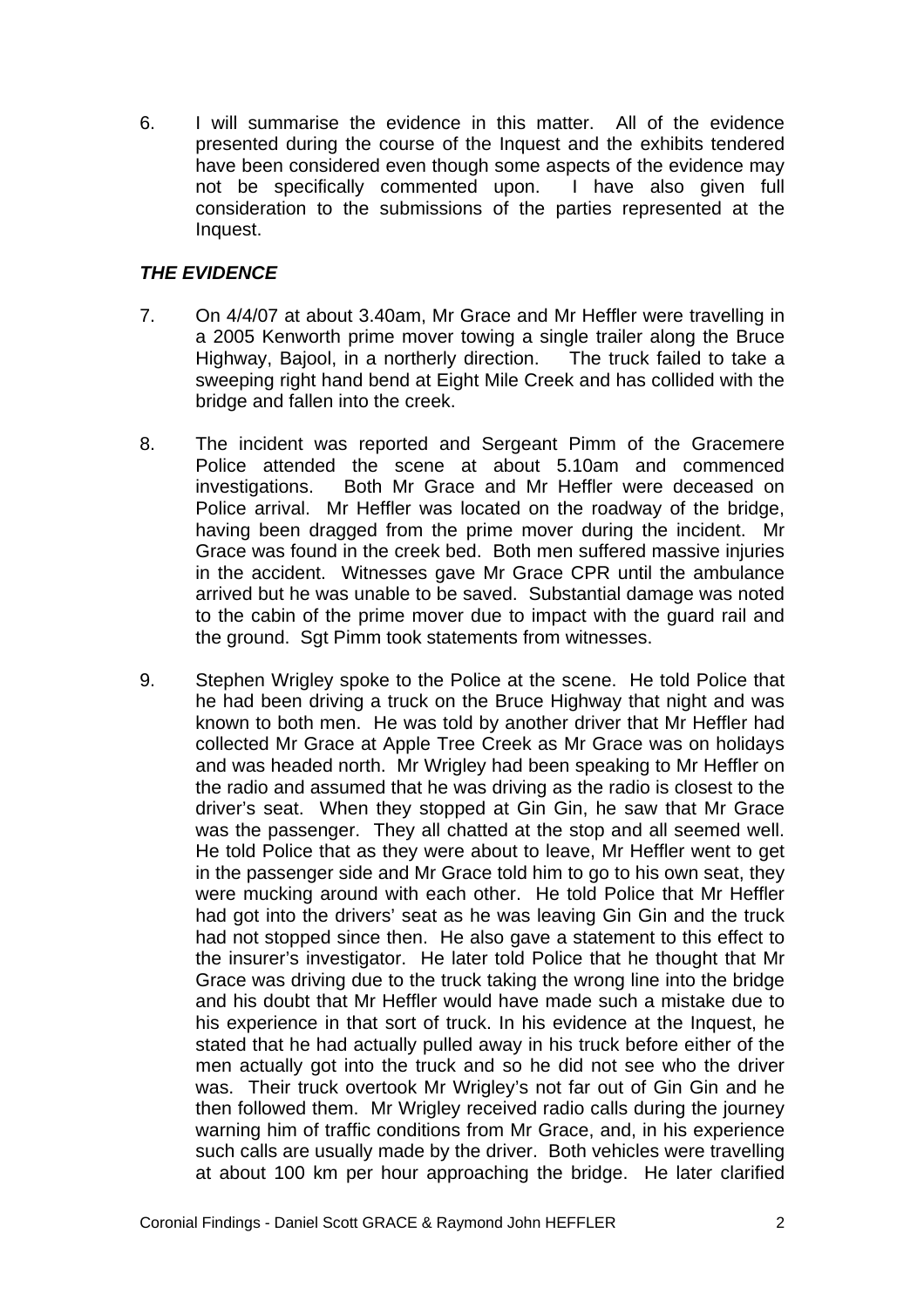that telling Police that the speed could have been up to 115 km per hour. At inquest, the estimate reverted to 100km per hour (the corner is signed at 80). He saw the tail lights of the truck in front go over the bridge and he stopped to assist. He called for help on the radio and went to the scene. He heard someone calling for help and located Mr Grace in the creek bed and administered CPR.

- 10. Peter Cartwright contacted Police after the incident and told them that he had been travelling from Gladstone to Rockhampton about 3am, entering the highway at Mt Larcom. He saw a truck go past and pulled out and another truck was close behind him through town. The truck in front pulled away once in the 100 speed zone and Mr Cartwright tried to keep up. He reached 135 km per hour and could not catch the truck in front. He slowed down and stopped at Marmor for coffee. After leaving the service station at Marmor, he came upon the crash. There was no direct evidence that this was the truck in question in this matter.
- 11. Mrs Steinhardt is Mr Heffler's mother and she owns Barellan Freighters, the company which owned the truck and employed Mr Heffler. She said that as a truck had broken down, her son went to Gin Gin to swap a load with another truck and to take the load to Townsville. Her son was a careful driver in her view and she did not know Mr Grace but had heard that he had a reputation as an aggressive driver. She stated that there was no time pressure on the driver for that trip. The truck had been fitted with a speed limiter but it had apparently been tampered with without Mrs Steinhardt's knowledge.
- 12. Police located a Log book at the scene belonging to Mr Heffler. It contained an entry from Gin Gin at midnight which showed Mr Heffler as driver but contained no driving details. No log book was located for Grace. No mechanical defects were found in the truck.
- 13. Post mortem toxicology results revealed that both men had amphetamine and methylamphetamine levels in their blood. Mr Heffler had .02 mg/kg and .99 mg/kg respectively and Mr Grace .03 mg/kg and .47 mg/kg. Cannabis was found in personal effects at the scene and Mr Heffler had detectable levels of tetrahydracannabinol in his blood. Such levels of drugs would have been likely to impair the driving ability of either man.
- 14. Sat Pimm reached the conclusion from the evidence that he had gathered, that Mr Grace was the driver. His conclusion was subject to peer review which agreed. Due to the fact that both men were ejected from the cabin during the crash and there being no definitive evidence as to the identity of the driver at the time of the incident, an expert opinion was sought from Mr John Ruller, a very experienced investigator of traffic crashes. Mr Ruller fully examined all material gathered by Police and detailed the mechanism of the crash. Mr Ruller's finding was that the driver of the truck at the time of the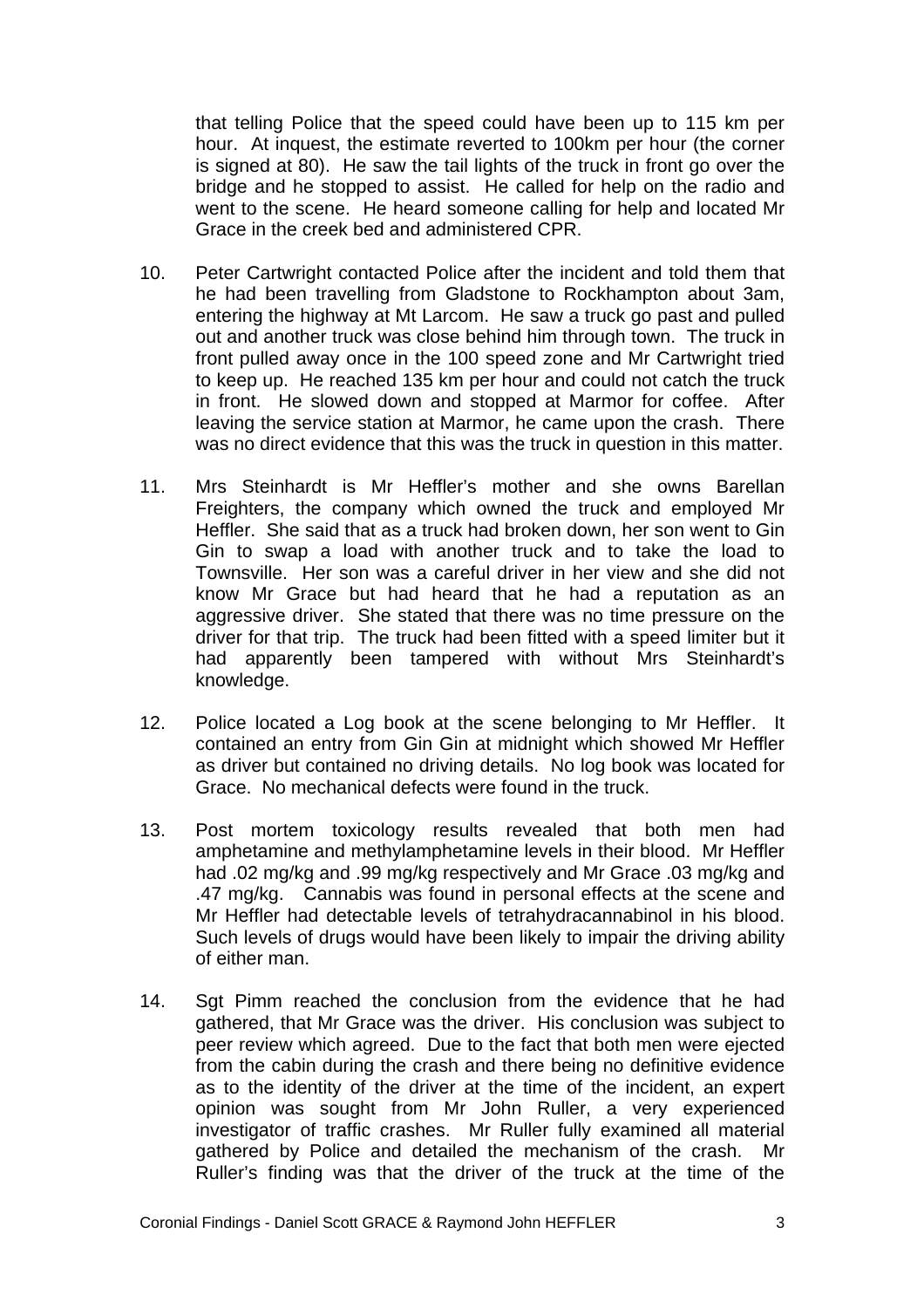incident was Mr Grace due to the following factors. Mr Heffler's injuries were consistent with him being dragged under the truck and there was evidence of glass and other debris from the truck in his body. Due to Mr Heffler's injuries and his position close to the southern end of the bridge, he would have been the passenger at the time of rollover and the truck's impact with the guard rail of the bridge and been ejected when the guard rail opened up the passenger side of the cabin. Mr Grace had no upper body injuries which would have been expected had he been the passenger at the time of the crash given the rollover onto the right side of the vehicle. Mr Grace had a sloughing injury to his lower abdomen which is indicative of steering wheel impact. Further, Mr Grace was not thrown from the vehicle until it fell into the creek bed, and taking into account how the incident occurred and his position, he was the driver of the vehicle. Mr Ruller also ruled out the possibility of Mr Grace being in the sleeper compartment at the time of the incident as highly unlikely. I accept Mr Ruller's evidence in its entirety.

#### Findings of Fact

- 15. On the balance of probabilities, which is the requisite standard of proof in coronial matters, I find that Mr Grace was the driver of the vehicle. This finding is circumstantial given the lack of direct evidence as to the identity of the driver and the expert analysis of the incident by Police and Mr Ruller conducted using the mode of the crash and the injuries to the two occupants of the truck as previously detailed. Mr Wrigley's evidence was equivocal at best regarding whether he was able to say which of the men was driving. The physical evidence is more instructive and certain than Mr Wrigley's version of events and carries more weight.
- 16. The exact cause of the vehicle leaving the roadway is unknown but there are a number of potentially contributing factors: the drug consumption of Mr Grace and consequent impairment of his driving ability and the speed with which the sweeping bend was taken, causing the truck to tip and come into contact with the bridge guard rail and then to leave the road and fall into the creek bed. There was no evidence of an obstacle on the road or mechanical failure of the vehicle which might have contributed to the accident.
- 17. Mr Ruller indicated that a significant factor in accidents of this nature is that the trailer tips beyond the point of no return before the driver is aware of the movement of the trailer. Early warning tip devices for trailers pulled by prime movers alert drivers to the movement of trailers and would be beneficial in reducing the incidents and/or severity of accidents of this nature.

### *FINDINGS required by s43(2)*